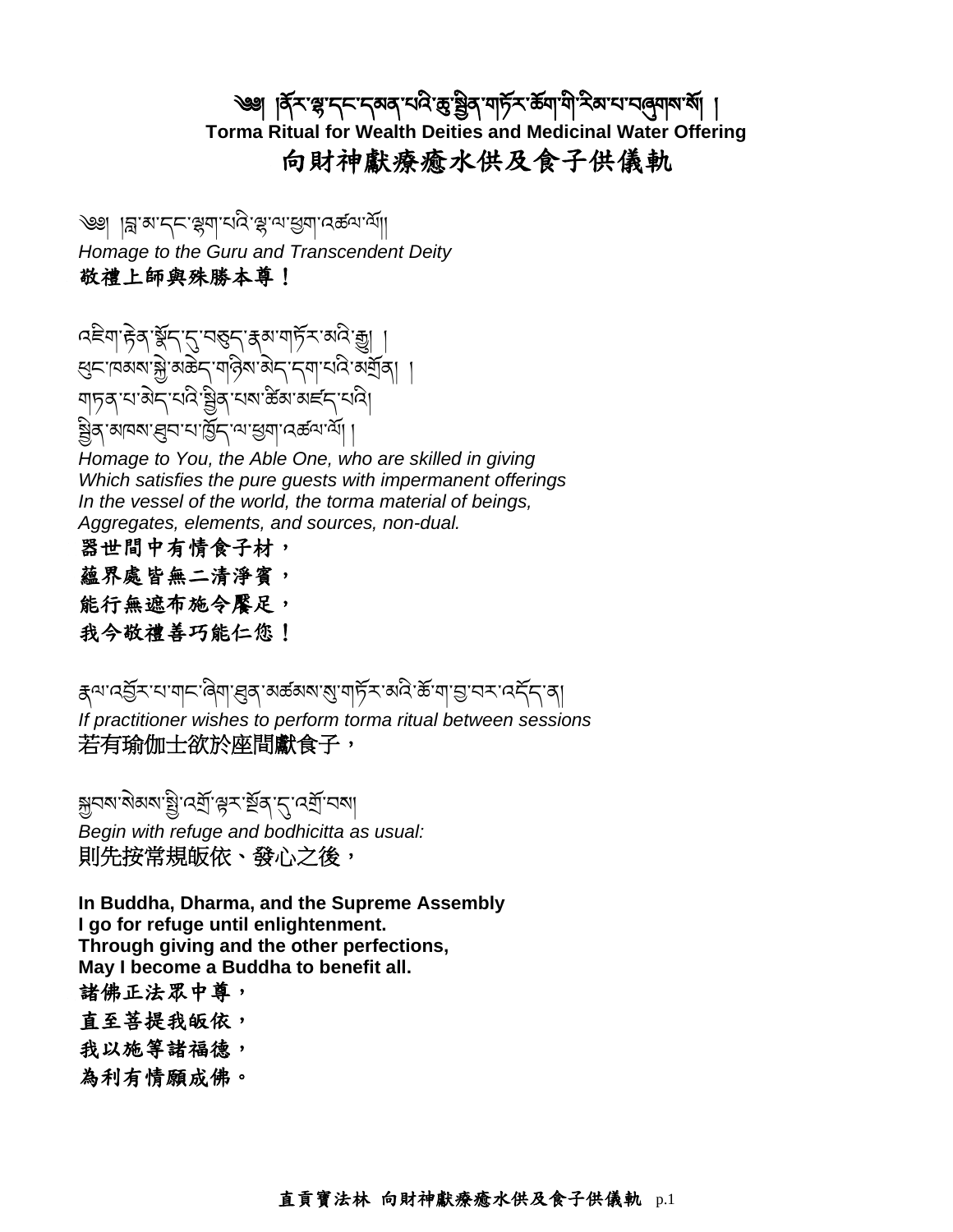#### ্ঞা । নৰ্হম'ন্সম'ক্তু'ষ্ট্ৰব'নৰ্মৰাম'ৰ্মা **Water Offering to White Dzambhala** 白財神水供

জ্যেন্দ্ৰ্জ্যৰ্জ্য দৰু বিদ্যালয়

*Clear with:* **OM BEDZA AMRITA KUNDALI HANA HANA HUM PHAT** 以「嗡 班雜 阿彌日大 袞札離 哈拿 哈拿 吽呸」淨穢,

জ্যেন্দ্ৰুৱান্ন্ৰ বি

*Purify with:*

**OM SVABHAVA SHUDDHA SARVA DHARMA SVABHAVA SHUDDHO HAM** 以「嗡 梭跋哇 徐達 薩日哇 達日瑪 梭跋哇 徐兜 杭」淨化。

ষ্ট্ৰহাথবিাহহাঅমাথহারীস্ত্রাথবিষ্ট্ৰহারাজ্ঞীয়াব্দিমাধার্থিকা।

**From within emptiness, on lotus, sun, and moon cushion, arises a white DZAM syllable from which light emanates.**

空性境中出現蓮花、日輪、月輪,月輪上有白色臧\*( $\epsilon$ ब्ब)字,該字放光,

র্হর অন্তিম ভ্রম নেন্দ্র অঁনম ম্যু য়ুস নে অমার্চম ক্লান্স মর্দ্র অর্দ্রশ নৃশ সাঁও বিশেষ বিশা বার্তিমা

**It performs the two purposes then collects back and transforms into White Dzambhala with one face and two arms.**

成辦二利。光又折返,盡皆轉變,乃成藏巴拉,身白色,一面、二臂,

ঘাঅম'ন্ড্রুনার্শ্র'ন্ন'। নার্অব'ব্রত্ত'ন্ম'ন্ন' ব্রার্শ্র'ন'দ'দা'নস্কুরম্ম'না। ইব'র্ম'ক্ত'ষ্কুর্জনাম'ন্যম'নক্কুর'না **His right hand holds a club, left holds a mongoose, and there is a khatvanga at his shoulder. He is adorned by multicolored jewels.**

右手持棍,左手捧鼬鼠,腋下夾有喀章天杖;種種珍寶,嚴飾其身;

ৰ্বমম'শন্তিম'নৰ্ডব্'ব্ট্ৰেম'শ্ৰ্ৰী'ব্যৰ্শা'ম'স্কীনম'না বৰ্মিম'ন্'মান্ব'ৰ্মা'ষ্ট্ৰ'নৰিম'নৰ্ম্মম'না

**He rides a dragon with his legs curled up. He is encircled by the four classes of Dakinis.** 雙足,騎於具力蟠龍之上;周圍有四部空行環繞。

षे'मेबादाद्दद्देत्रकेद'बेद'हेटा। स्ट्रीदाबाओद'ग्रेबाद्द्यवक्रुवायराञ्जूरा

**Wisdom Beings merge indivisibly and he becomes crowned by Amitabha.** 與智慧尊無別,無量光佛為頂嚴。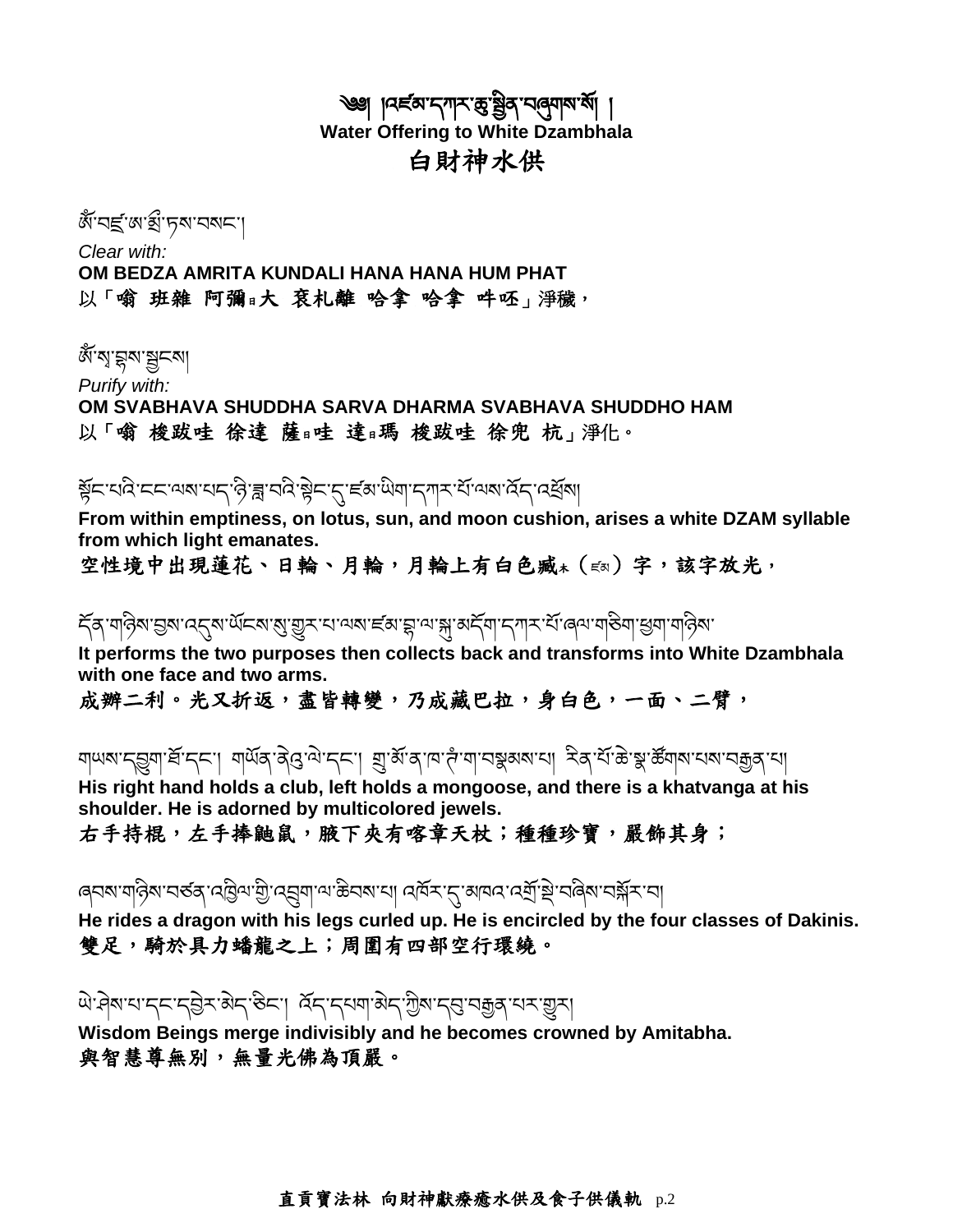डेबाअॅबाङेटा। अॅ छाऽन्नुँ। अब पायुबाग्रेबाङ्गानिराञ्चित् स्वयबायाङ्गञ्चेदावेदा *Visualize this and, by reciting three times,* 如此觀想,念誦「嗡啊吽」三次,對水食子做加持並灑淨。

**OM AH HUM (3x)** *Bless the water-treasure and sprinkle it:* 嗡啊吽。(三次)

ཨ ོཾ་པདྨ་ཀོ་དྷ་ཨཱརྱ་ཛཾ་བྷ་ལ་ཧ ི ་དཱ་ཡ་ཧཱུྃ་ཕཊ། **OM PEMAKRODHA ARYA DZAMBHALA HRIDAYA HUM PHAT** 嗡 貝瑪 卓大 啊日牙 藏巴拉 釋以達牙 吽呸。

ཅྟེས་དབུལ་ལ། *Saying this, offer it.* 如此獻供。

َّهِ خَارِكُمْ الْمَاسَاتِ الْعَالِمِينَ مِنْ مِنْ مِنْ مَارْتَ بِهِ مِنْ مَارْتَ بِهِ مَارَةٍ مِنْ مَارَةٍ مِن<br>فَاسْتَ بِعَارِكِي الْمَارَةِ الْمَارَةِ الْمَارَةِ الْمَارَةِ وَالْمَارَةِ الْمَارَةِ وَالْمَارَةِ وَالْمَا **OM PEMAKRODHA ARYA DZAMBHALA HRIDAYA IDAM BHALINGTA KHA KHA KHAHI KHAHI (3x)** 嗡 貝瑪 卓達啊日牙 藏巴拉 釋以達牙 伊當<sup>木</sup> 跋靈大 喀喀喀嘻 喀嘻。

ৰিষ'শ্ব শন্ত্ৰ্য শ্ৰীষ'শৰ্চিু সম'ন্বৰশ'শ্য অক্সুঁ ৰ্ষশাৰ'শ্ৰীষ'মৰ্জন্

*Saying this three times offer the torma. Then offer with ARGHAM, etc,* **OM BEDZA ARGHAM PADYAM PUPE DHUPE ALOKE GHANDE NAIVIDYA SHAPTA PRATICCHA SVAHA** 念誦三次,將食子獻出。

以「嗡 班雜 阿日岡 巴當\* 布貝 督貝 阿樓給 根迭 内威迭 夏\*大 札諦擦 梭哈」 獻供。

$$
\begin{aligned}\n &\frac{1}{2} \left\{ \left[ \frac{1}{2} \right]^{2} \left[ \frac{1}{2} \left[ \frac{1}{2} \right]^{2} \left[ \frac{1}{2} \right]^{2} \left[ \frac{1}{2} \right]^{2} \left[ \frac{1}{2} \left[ \frac{1}{2} \right]^{2} \left[ \frac{1}{2} \right]^{2} \left[ \frac{1}{2} \left[ \frac{1}{2} \right]^{2} \left[ \frac{1}{2} \right]^{2} \left[ \frac{1}{2} \left[ \frac{1}{2} \right]^{2} \left[ \frac{1}{2} \right]^{2} \left[ \frac{1}{2} \left[ \frac{1}{2} \right]^{2} \left[ \frac{1}{2} \right]^{2} \left[ \frac{1}{2} \left[ \frac{1}{2} \right]^{2} \left[ \frac{1}{2} \right]^{2} \left[ \frac{1}{2} \left[ \frac{1}{2} \right]^{2} \left[ \frac{1}{2} \right]^{2} \left[ \frac{1}{2} \left[ \frac{1}{2} \right]^{2} \left[ \frac{1}{2} \right]^{2} \left[ \frac{1}{2} \left[ \frac{1}{2} \right]^{2} \left[ \frac{1}{2} \right]^{2} \left[ \frac{1}{2} \left[ \frac{1}{2} \right]^{2} \left[ \frac{1}{2} \right]^{2} \left[ \frac{1}{2} \left[ \frac{1}{2} \right]^{2} \left[ \frac{1}{2} \right]^{2} \left[ \frac{1}{2} \left[ \frac{1}{2} \right]^{2} \left[ \frac{1}{2} \right]^{2} \left[ \frac{1}{2} \left[ \frac{1}{2} \right]^{2} \left[ \frac{1}{2} \left[ \frac{1}{2} \right]^{2} \left[ \frac{1}{2} \right]^{2} \left[ \frac{1}{2} \left[ \frac{1}{2} \right]^{2} \left[ \frac{1}{2} \left[ \frac{1}{2} \right]^{2} \left[ \frac{1}{2} \right]^{2} \left[ \frac{1}{2} \left[ \frac{1}{2} \right]^{2} \left[ \frac{1}{2} \left[ \frac{1}{2} \right]^{2} \left[ \frac{1}{2} \left[ \frac{1}{
$$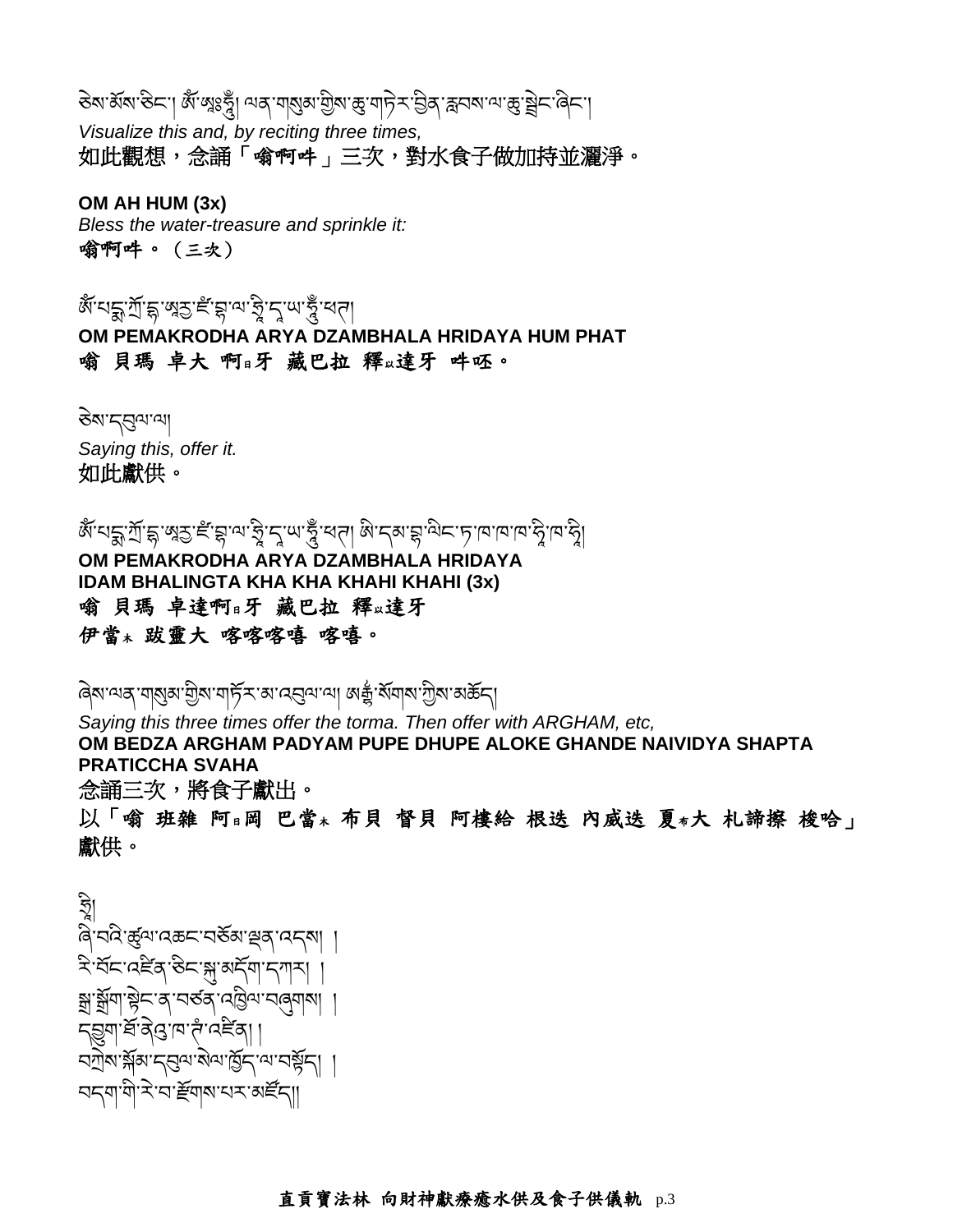**HRI Bhagavan with a peaceful form, White in color, like the moon, Mounted on a dragon with legs curled up Holding a club, mongoose, and khatvanga, Homage to You who dispels hunger, thirst, and poverty; May You completely fulfill my hopes!**

釋<sup>以</sup> 現寂靜相薄伽梵, 身色潔白似皓月, 您坐吟嘯蟠龍上, 執持杖錘鼬喀章(天杖), 除貧飢渴我敬禮! 令我願求皆圓滿!

डेबन्द्र्भ्द्रद्भ्द्भ्याप्रद्भ्याप्रद्भ्याप्रद्भ्याप्रद्भ्याप्रद्भ्याद्भ्याद्भ्याद्भ्यभुगद्भ्याप्रद्भ्याप्रद्भ

*Thus praise. Visualize that siddhis are granted and received. Pour out the water in the vessel. Then seal everything in emptiness.*

如此讚頌。觀想賜與悉地。受取悉地後,將水倒出,印持其乃無所緣。

ক্ষেত্ৰীৰ জ্ঞান কৰি বিভিন্ন বিদ্যালয়ৰ বিভিন্ন প্ৰা

*This was written for a convenient Water Offering to White Dzambhala. Mangalam!*

為便於修持白財神水供所寫。芒噶朗木!(願吉祥)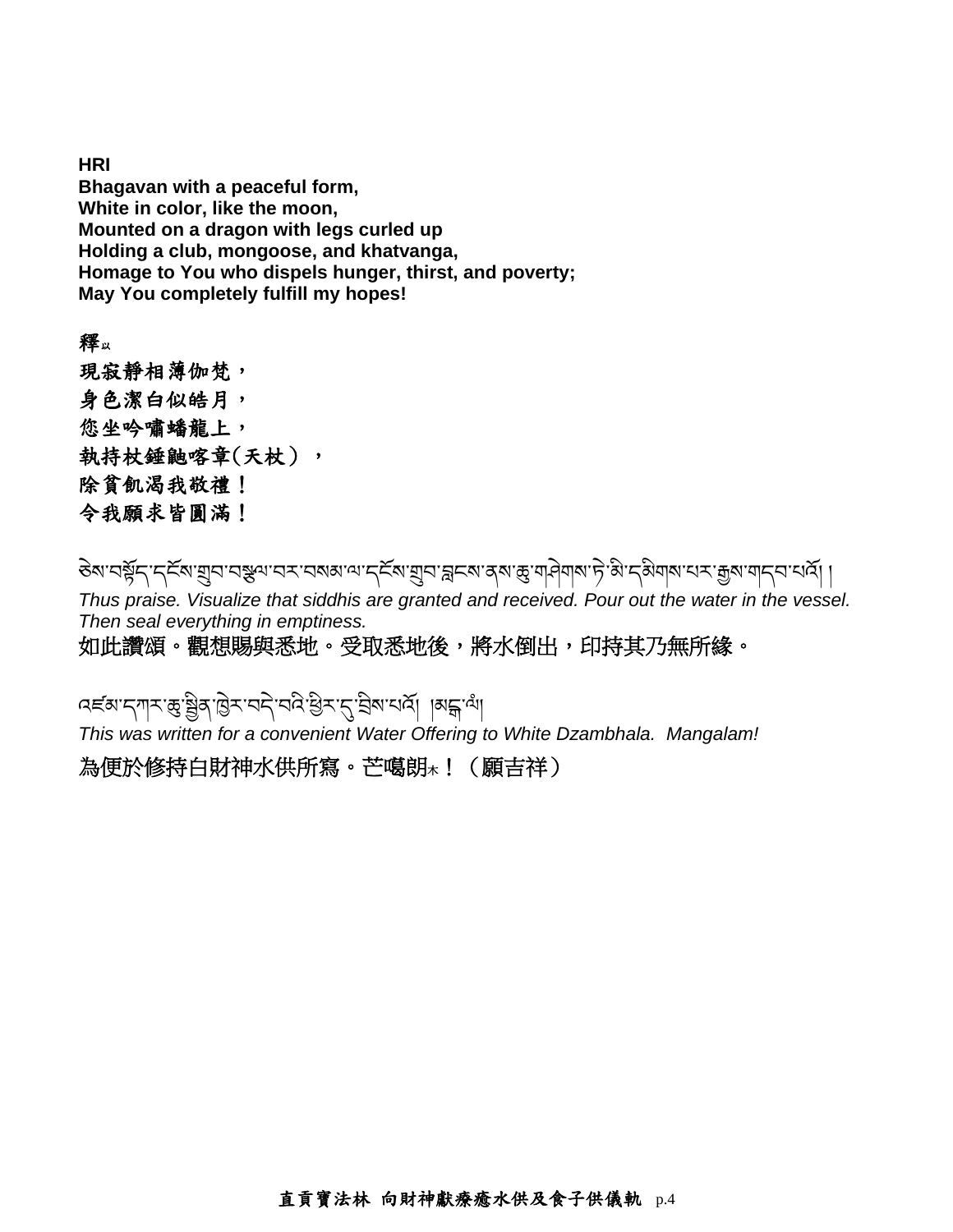হিঁমাজসম্বেদ্ৰ্জিষ্ম জীব্ৰি **Offerings to Yellow Dzambhala** 黃財神供施法

ইন'ন' মণ্ড' মাণ্ডিমা' ন্ল্ৰমা' না *Place one (torma) pill in a vessel, and,* 於容器中置一(食子)寶丸,

জঁজ'ৰ্গ্ৰ'দৰা বৰ্ষ

*Clear with* **OM BEDZA AMRITA KUNDALI HANA HANA HUM PHAT** 以「嗡 班雜 阿彌日大 袞札離 哈拿 哈拿 吽呸」淨穢。

জ্যেত্মৰাষ্ট্ৰন *and purify with:*

**OM SVABHAVA SHUDDHA SARVA DHARMA SVABHAVA SHUDDHO HAM** 以「嗡 梭跋哇 徐達 薩日哇 達日瑪 梭跋哇 徐兜 杭」淨化。

ষ্ট্ৰনাথবিাননাথমাৰ্দ্ব,দ্বান্ত্ৰীৰাৰ্দ্মীৰাৰ্দ্মীৰ্দ্বান্ত্ৰীৰ্দ্বান্ত্ৰীৰ দ্বাৰ্থ কৰা বিদ্যালয়ৰ

**Within emptiness, from DZAM on a moon mandala before me, arises Yellow Dzambhala** 空性境中,前方月壇城(月輪)上有臧木( $\epsilon \bar{\alpha}$ )字,化為黃藏巴拉,

ৰেশ নাৰ্ভনা হ্ৰূনা নাৰ্ভিৰ না নামৰ বিনক্ষিত্ৰ দুৰা নাৰ নাৰে নাৰ্ভিৰ বিনিৰ্বাদ নাৰ দুৰা নাৰি বিনিৰ্বা

**with one face and two arms, holding a puraka fruit in his right hand and carrying the mongoose in his left.**

一面、二臂,右手持毗迦布囉嘎果,左手持鼬鼠皮囊,

গ্রেচ্ন'অ'ন্স'ইান'ন'নেই'ব্র'মা । ৰ্বেম'শ্রীম'মহ্ক'্র্ন'নে'মাট্সি''অন্মা'অব্রু'মা

**He wears a necklace of utpala flowers. His feet tread on a conch and a wealth lord.** 身披鄔波羅花鬘,足踏蓮花、海螺以及寶藏主。

ཡྟེ་ཤྟེས་པ་དང་དབྟེར་མྟེད་ཅིང་རིན་འབྱུང་གི་ཅོན་པཎ་ཅན་དུ་གྱུར།

**The Wisdom Beings merge inseparably and Ratnasambhava becomes his crown ornament.**

與智慧尊無別,寶生佛為頂嚴。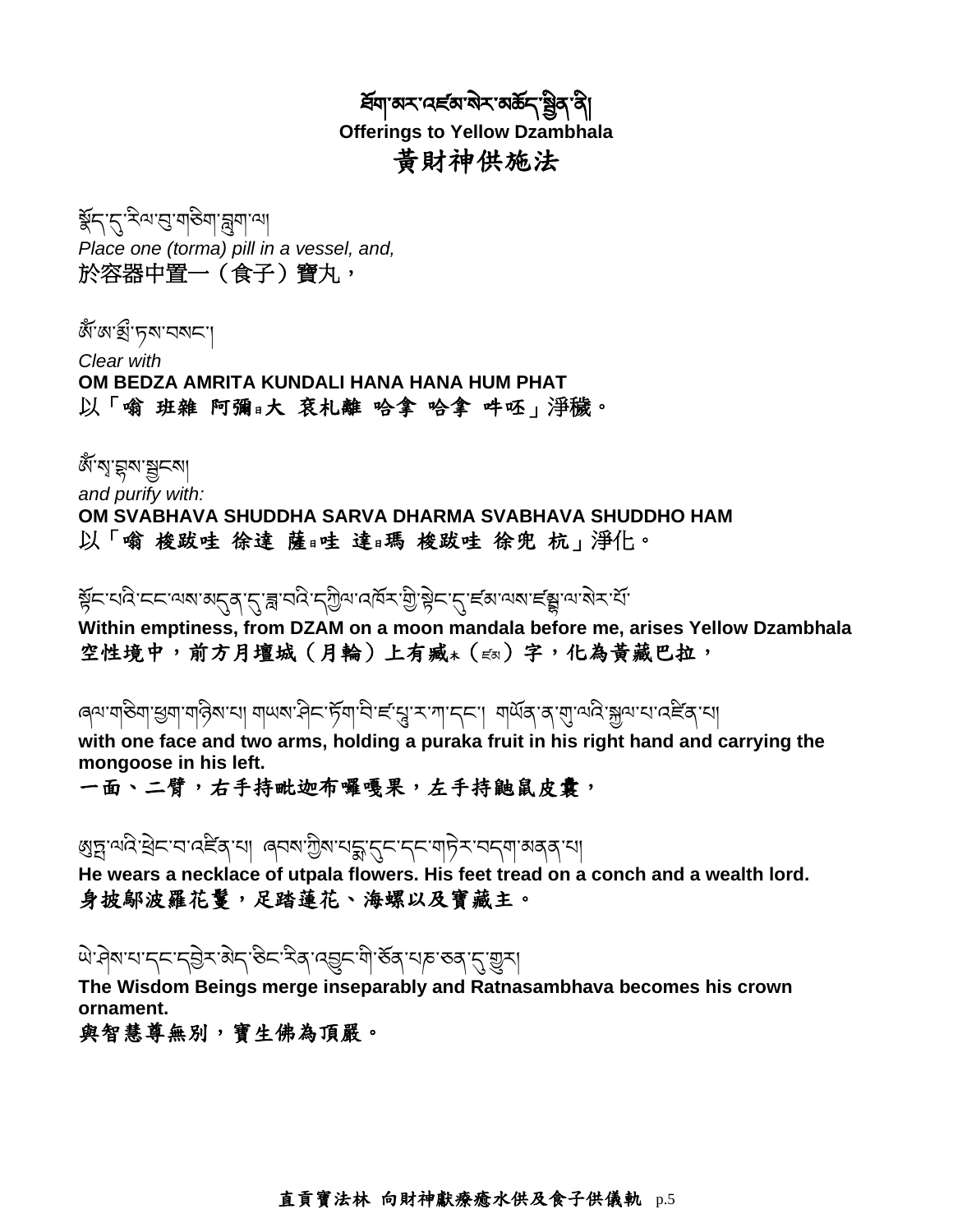# ঘমার্সমানা জ্ঞান্মঃসুঁ। নার্যমানার্ছনানাক্তানার্দিমান্ত্রী স্নার্মাদী জ্ঞান্থীনারিনা

*Visualize this and, saying OM AH HUM three times, bless the water & torma and then sprinkle it:* **OM AH HUM (3x)** 如此觀想後,誦「喻啊吽」三次,加持水食子並灑淨,

*Then, offer water, saying,*

ै।<br>बाह्य बाह्य करने के बाह्य के बाह्य अर्था<br>पुरुष **OM DZAMBHALA DZALENDRAYE SVAHA**

*Offer the torma, saying,*

誦:「嗡 藏巴拉雜連 乍耶 梭哈。」如此獻水。

ैूं ह्रूं बाह्य हैं, बुद्धा कर के स्वास्था के लगा के लगा के स्वास्था के लगा के स्वास्था के लगा के लगा की के लग

**OM DZAMBHALA DZALENDRAYE IDAM BHALINGTA KHAKHA KHAHI KHAHI** *Then make offerings with* 誦:「嗡 藏巴拉雜連 乍耶 伊當<sup>木</sup> 跋靈大 喀喀喀嘻 喀嘻。」如此獻食子。

জ্য প্ৰহ্লাজ ক্ষুণ্ট্ৰ জন্ম জন্ম বৰ্তমা

**OM BEDZA ARGHAM PADYAM PUPE DHUPE ALOKE GHANDE NAIVIDYA SHAPTA PRATICCHA SVAHA**

以「嗡 班雜 阿日岡 巴當\* 布貝 督貝 阿樓給 根迭 内威迭 夏\*大 札諦擦 梭哈」 進行供養。

ቖ<sup>ॕ</sup>≺ॆॱय़ऀज़ॾॱख़ॷॺॱॶॷॱख़ॷढ़ॱॺऻऄॶॷॾॱॴ ঘার্ষ্ট্রান্ট্র্স্ট্রার্ডিমার্ডের্স্ট্রান্ট্রার্ডির ড়৸ৼয়ঢ়৸য়৸ৼ৸ড়৸৸ *८*ॅट्या यांचा अर्क्ष्या क्ष्रिया क्षेत्रा स्थित पुत्र राष्ट्रपा । यक्ष्य पश्चिम् ।

**Lord of Wealth with a treasure of jewels, Lord of all the many wealthy Yakshas, Dzambhala, Protector of the Northern direction, Homage to the Wealth Deity who bestows supreme attainment.** 財富自在統領珍寶藏, 一切持寶夜叉眾之主, 護衛北方怙主藏巴拉, 敬讚賜勝悉地財神尊。

ৰিম'নৰ্ষ্ণন্| দ্ৰ্হম'য়ুন'ব্লুনম'ন্ম'ক্তু'নাদীনামা *Thus praise. Receive siddhis, then pour the water out.* 如此讚頌。領受悉地後,將水倒出。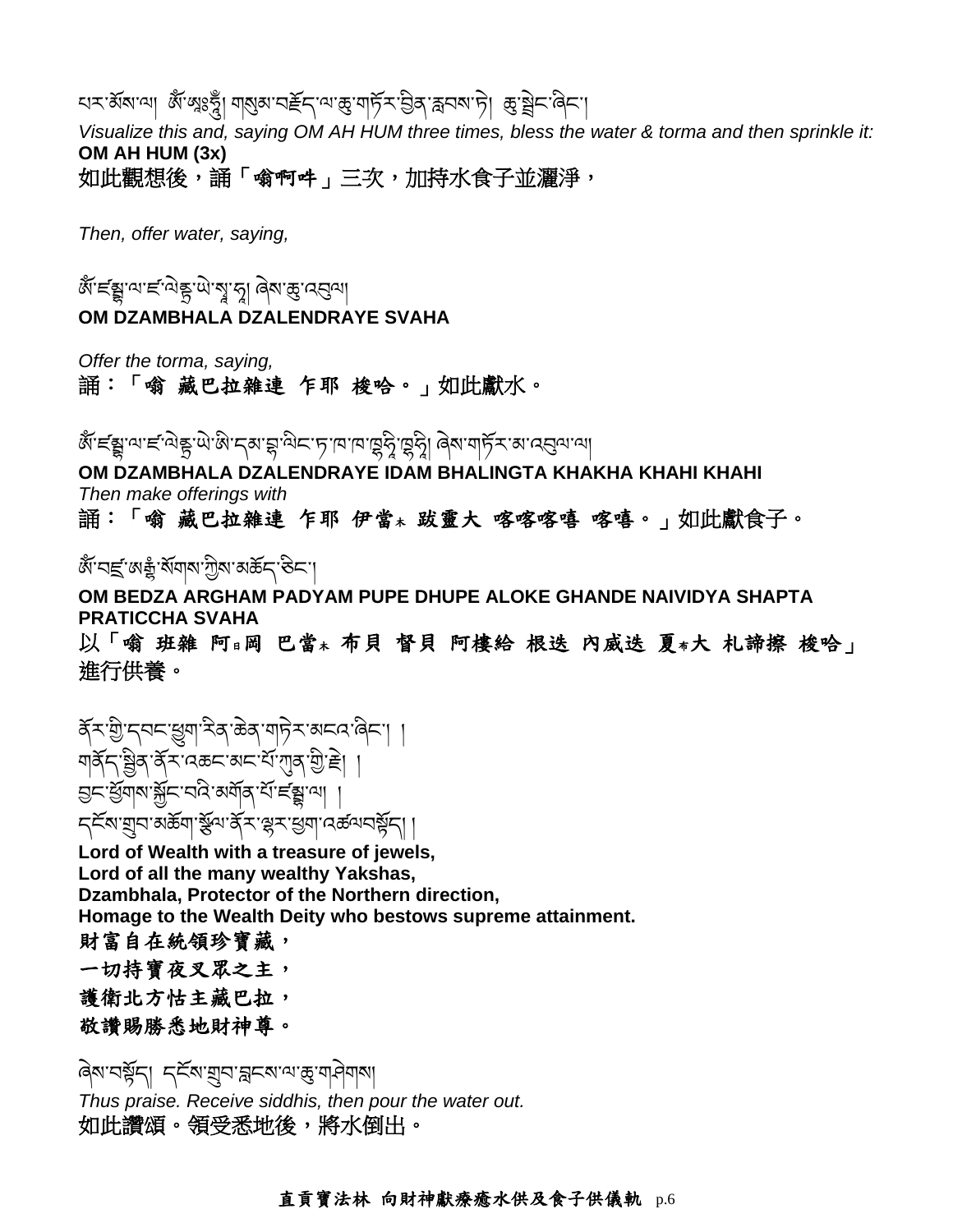# ় নৰ্হৰাব্মকান্তুষ্ট্ৰিব'ৰী **Red Dzambhala Water Offering** 紅財神水供法

ইন্'ন্'<sup>ইমে'</sup>ন্ড'নাউনা'ন্ল্ৰ্না'ঙ্কুম'হ্ৰৰ্'চ়। নমন্ম'শ্লুন'। Place a pill in a vessel and moisten it with water. Clear and purify it:

**OM BEDZA AMRITA KUNDALI HANA HANA HUM PHAT OM SVABHAVA SHUDDHA SARVA DHARMA SVABHAVA SHUDDHO HAM** 於容器中置一寶丸,淨穢、淨化已, 嗡 班雜 阿彌日大 袞札離 哈拿 哈拿 吽呸。 嗡 梭跋哇 徐達 薩日哇 達日瑪 梭跋哇 徐兜 杭。

ষ্ট্ৰনম্বিংননঅম্বন্দ্ৰ্ৰ্,নুম্নৰ্'ন্ত্ৰ'শান্ত্ৰ'ষ্ট্ৰ'ষ্ট্ৰন'ন্'ৰ্ছেম'থিশা'ন্ঝন'ৰ্য্'অম'ৰ্বন্'ৰ্ষ্ৰ্ৰ্ৰমা

**From within emptiness, on lotus, sun, and moon cushion, arises a red DZAM syllable from which light emanates.**

空性境中,前方蓮花、日壇城(日輪)上,有紅色臧\*( $\epsilon$ མ)字,該字放光,

২্ৰে'ণবিত্ম'হ্ৰম'ন্ত্ৰে'ৰ্অন্ম'ন্ত্ৰুম'ন'ন্দ্ৰা নৰ্ভ্সি'ন'ৰ্মু'ৰ্ম্বশ্বান্দ্ৰু, স্ক'ন্মবি'ৰ্ম্বন্ম'তৰ্|

**It performs the two purposes then collects back and transforms into Dzambhala, the color of ruby.**

成辦二利。光又折返,盡皆轉變,乃成藏巴拉,身色燦紅,如紅寶石。

ৰেশ'মাম্ভ্ৰম'শ্ৰুম''হ্ৰম'মা ৰেশ'মাঅম''হ্লাম'মাৰ্অৰ'ৰ্স্থ''হ্ৰম''হ্ৰম''হা

**He has three faces and six arms. Right face is white, left blue, and central face is red.** 三面、六臂,右面白色,左面青色,中面紅色,

ৰ্শে`২`২`শে`ষ্ট্ৰৰ্\'শৰ্ম্মৰ্শনাৰ্ম্মৰ্শ অননে'না ধ্ৰুণ'ৰ্মুশ'শামৰ্শনে' ইৰে' ইৰ' শৈক্টা নম'নেৰ'স্ত্ৰেশৰ'য়ূ

**Each face has three eyes. Of the six arms, the first right hand holds a jewel and the middle right hand holds a hook.**

每面皆有三目;六手之中,右第一手持珍寶,中為鐵鉤,

ঘার্অর্'ন্নেইঁমে'র্শ্রন্'থ'র্ক্রম'য়েন'বা ব্যম'ঝে'ৰে্নাম'থা ৰ'ম'নান্তিম'শ্রী'ৰ'্মা'ঞ'র্ক্রম'ন্মান'ব'স্ব'ন্নেইর'থা

**The first left hand holds a skullcup filled with jewels, and the middle left hand holds a lasso. The last right and left hands each hold a mongoose filled with jewels.** 左第一手持盈滿摩尼寶之顱器,中為羂索,下二手各持一隻全身充滿財寶之鼬鼠,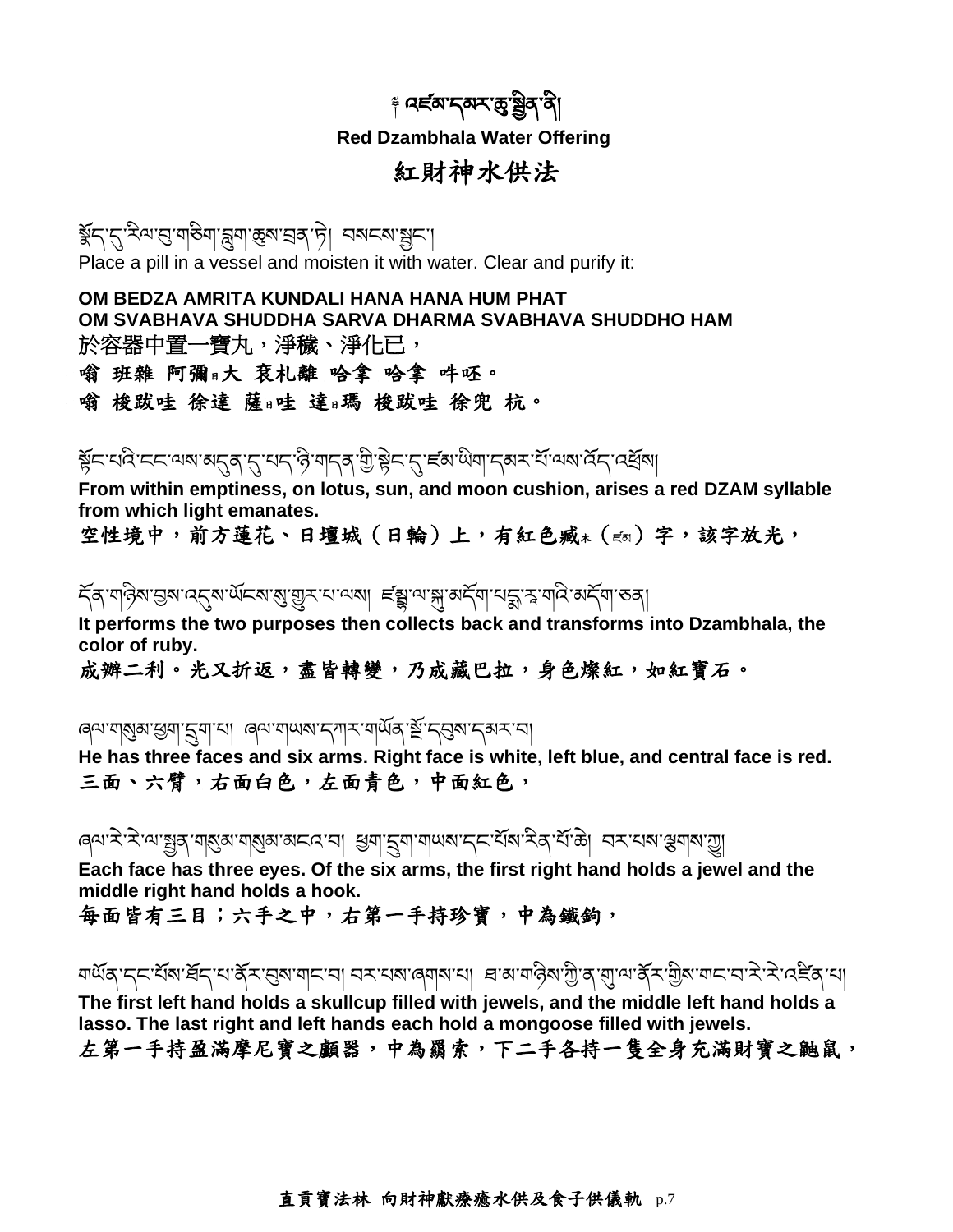## ॸ्ॸॱॸ्ॸॱॸॆऀॺॱধऀॱऄॺॱॻक़ॗॺॱॻऻॱॱॿय़ॺॱॻॿॆॱक़ॗॸॱॻॺॣॺॱॻॖॆॺॱॺऻॺॕॖॸॱऄॗॺॱॷॕऄॱॴऄॺॱॺऄॺॱॻऻ

**He is adorned by silks and jewels. His four legs, extended and bent, tread on jewel vomiting yakshas, two on each side.**

綾羅珍寶以為嚴飾;四足伸屈,左右各踩壓兩名吐寶夜叉;

ಹग|ನ'ಸರಿ' ಇನನು ಅನ್ನ ಗ್ರಾಮ್ಸ್ ಮಾಡಿದ ಮಾಡಿದೆ. ಎಂದು ಸ್ವರ್ಭವಾಗಿ ಸುಮಾರ್ ಸ್ವಿಜ್ಞಾನ್ ಮಾಡಿ, ಮಾಡಿ, ಮಾಡಿಯಾಗಿ ಇಂದು ಸ್ವರ್ಶ ཕྱག་བཞི་མ།

**He has a lustful expression. The Wisdom Beings merge non-dual. At his heart, from HRI, arises the Goddess Kurukulla, red in color with one face and four arms.**

現貪欲相,與智慧尊無二;

其心間釋以(說)字化出紅色咕如咕列天女,一面、四臂,

ॸ्टिन्धॅ महिषागुः अन्दरमालु| दॅमाअमहिषागुः अमर्षायुः न्टालमबाराज्हेड् स्म

**First two hands hold a bow and arrow. The lower hands hold hook and lasso.** 上二手持弓箭,下方二手則持鐵鉤與羂索;

दे दे खुवाब गांदे 'ड्रेंड अब 'झे अॅ 'दबर अॅ अबाब 'ग्रु''द्र प्लवाब य खूबाब य बान् बाद 'य ब्रैंब' हे 'म्रेन पढ़िते चब क्रॅ र ੜਕਾਕਾ ਠਨ੍ਹਾ ਧਝੂਕਾ ਨੇ 'ਧਨ੍ਯਾ ਕੱਯਾਕਾ ਕੇਕਾਕਾ ਠਕ੍ਰਾ ਬਕ੍ਰਕਾ ਠਨ੍ਹਾ ਨ੍ਰਿਆ ਖ਼ੱਟਕਾ ਗੁੇ' ਕਵੇਯਾਕਾ ਧਾ ਆ ਬੱਯਾ ਧਨ 'ਕਵੱਨ੍ਹਾ ਧਰੇਕ 'ਧਨ' གྱུར།

**From HRI at her heart emanate countless red Goddesses holding hooks and lassos, gathering all food and wealth of the four continents, liberating myself and all sentient beings from the fear of poverty.**

其心間釋以(%)字化出無數紅色天女,手持鐵鉤、眷屬,攝集四大部洲一切食物、 財富,令我等一切有情解脫貧窮之怖畏,

খন মঁমা দী জ্ঞানীয় বিখ *Visualize this. With* **OM AH HUM (3x)** 誦「嗡啊吽」三次,接著:

ཆུ་གཏོར་བིན་རླབས་ལ། ཆུ་སྟེང་ཞིང་། *bless the water and torma and moisten it with water. Saying* 加持水食子,並以水灑淨,誦:

ब्राष्ट्र्यायाद्दविष्ट्रालाई अंत्राष्ट्री दुध्यायु।<br>इति स्थानस्य अधिकारी **OM DZAMBHALA DZALENDRAYA DHANA MIDHI HRI SVAHA** 「嗡 藏巴拉雜連 乍牙 達拿 彌諦釋以梭哈。」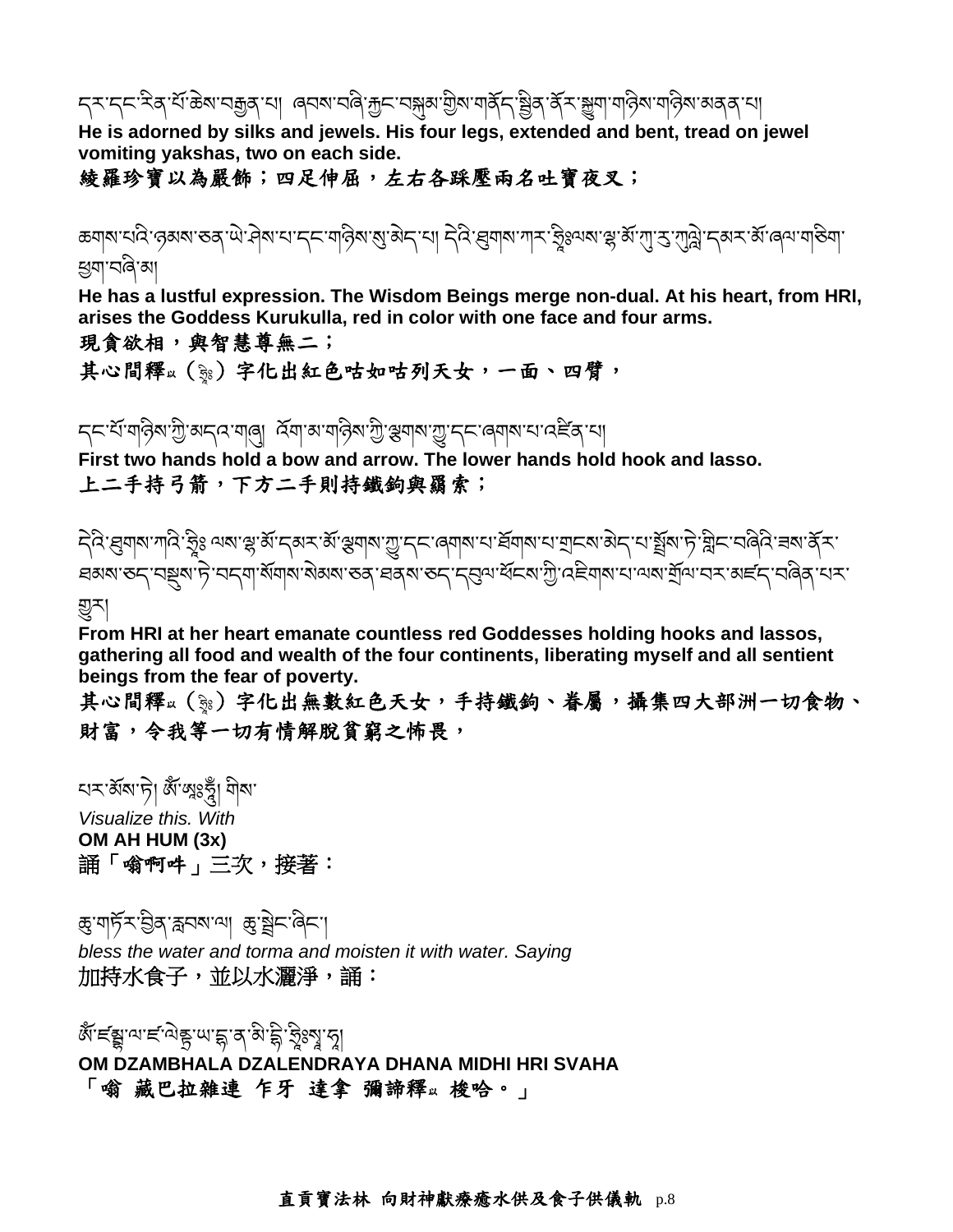ৰ্ষি'ঙ্কু'ন্ন্নুন'দী গ্লুস'ঋন'

*offer the water. Then offer the torma saying, three times,* 如此獻水。再次:

ब्राह्यपादविहणाडू अभिने पुरुषे रेखा के बार के पानि विरुप्ति ।<br>इन्हें ने के साथ के पानि के पानि के पानि के पानि के पानि के पानि के पानि के पानि के पानि के पानि के पानि के पा །

**OM DZAMBHALA DZALENDRAYA DHANA MIDHI HRI IDAM BHALINGTA KHAKHA KHAHI KHAHI (3x)**

#### 嗡 藏巴拉雜連 乍牙 達拿 彌諦釋』伊當\* 跋靈大 喀喀喀嘻 喀嘻。

ৰিম'শাম্ভ্ৰম'শ্ৰী'শাৰ্চ্যস'ম'ন্বেন''না অক্কু'ৰ্মশাম'শ্ৰীম'ৰ্মৰ্ক্তন্

*and make offerings with ARGHAM, etc,* **OM BEDZA ARGHAM PADYAM PUPE DHUPE ALOKE GHANDE NAIVIDYA SHAPTA PRATICCHA SVAHA** 如此誦三次以獻食子,以「嗡 班雜 阿』岡 巴當\* 布貝 督貝 阿樓給 根迭 內威迭 夏布大 札諦擦 梭哈」進行供養。

্নেম'নাৰ্ম্মুঅ'মাৰ্ম্মা দুৰাংসাৰ্মী, নাৰ্মাৰ্ হ্ম্মাঝ'ৰ্দ্ৰবৈ'ক্তমাঝ'খৰু'ৰ্ম'কৰ্বমা'ন্কৰ্ম'ব্ৰম্বাৰ্মা ৷ ন্নেন'মী'নেইৰ 'শেষ' দ্ৰীৰাম' অৰ্লন'ৰ ৼ্যবা'বের্ন্ডন'ব্র্মী'ব্র্মি`র্ম'ব'বার্ম্নাম্পেশা

**Deity who is the Speech of all times**'**Buddhas,**

**Made red in color by your affectionate compassion, Dzambhala, who perfects activities of conquering, Homage to You! Please fulfill the hopes of beings!**

三世一切諸佛語本尊,

悲心之貪故現紅色身,

圓滿懷愛事業藏巴拉,

敬禮祈請滿足眾希欲!

ানা বন্নানান্দিকা য়ুবাস্কুনাব্দাবম্বৰ স্বীন্দিকা য়ুবাস্কুল বিশ্বাস্থিত বিশিষ্টি বিশ্বাস্থিত বিশ্বাস্থিত বিশ པར་བའོ།

*Thus praise. Visualize that siddhis are given to you and that you receive them. Pour out the water from the vessel. Then seal everything in emptiness.*

如此讚頌。觀想賜悉地予自己。受取悉地後,將水倒出,印持其乃無所緣。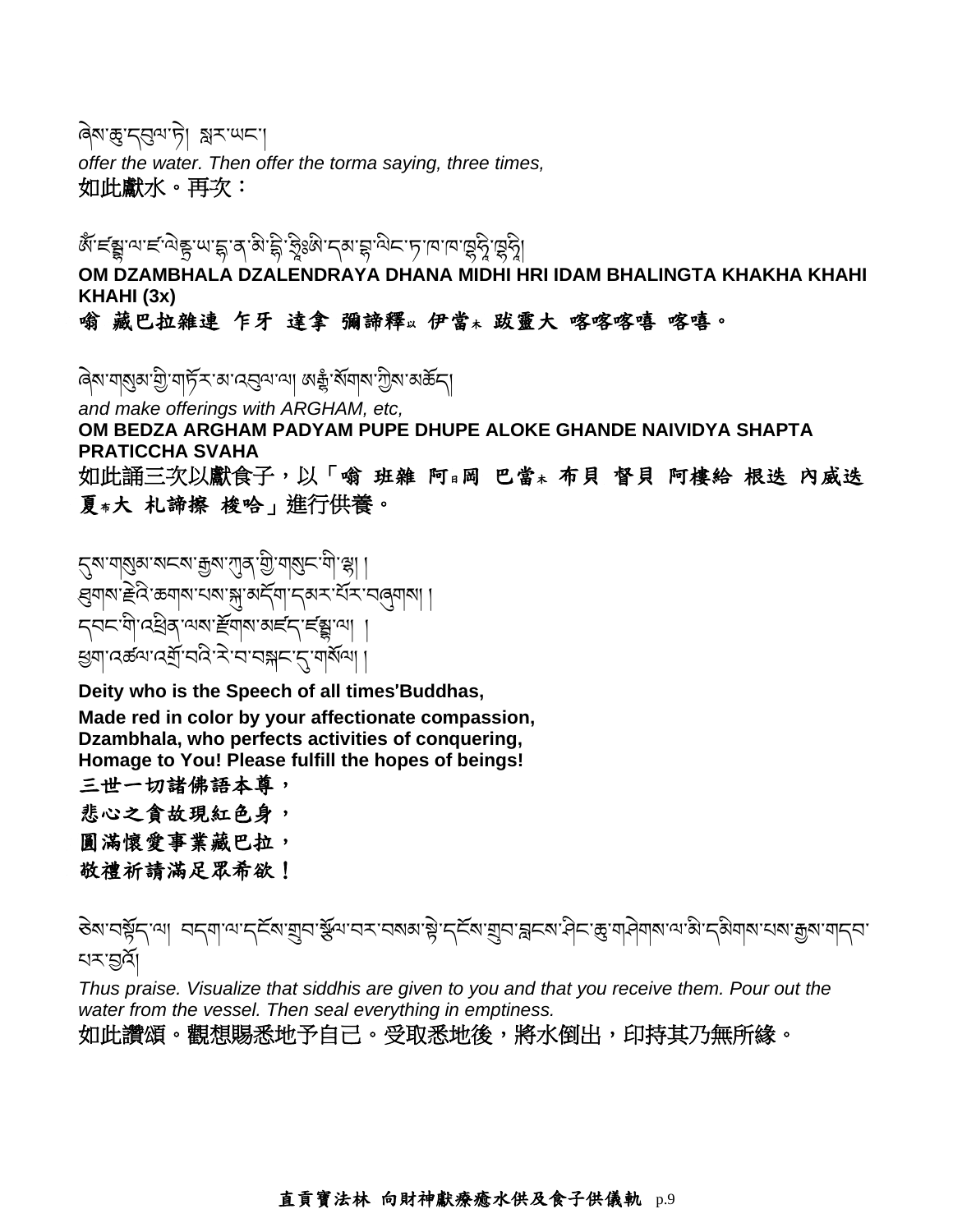#### ༈ །འཛམ་ནག་ཆུ་སིན། **Water Offering to Black Dzambhala** 黑財神水供法

#### ষ্ট্ৰন'ন' <sup>হ</sup>ম্ম'ন্ড'মান্তকা ভ্ৰম'ন্ডৰ'মা বৰু স্থা *Place a pill in a vessel and moisten it with water. Clear and purify it:* 於容器中置一寶丸,灑淨、除穢、淨化已,

**OM BEDZA AMRITA KUNDALI HANA HANA HUM PHAT OM SVABHAVA SHUDDHA SARVA DHARMA SVABHAVA SHUDDHO HAM** 嗡 班雜 阿彌日大 袞札離 哈拿 哈拿 吽呸。 嗡 梭跋哇 徐達 薩日哇 達日瑪 梭跋哇 徐兜 杭。

ষ্ট্ৰনম্বিংননঅম্বন্দ্ৰ্ ন্যম্বাৰ্ণ কৰি আৰক্ষ্ণ আৰক্ষ্ণ কৰি আৰক্ষ্ণ কৰি বিদ্যালয়ৰ বিদ্যালয়ৰ বিদ্যালয়ৰ বিদ্যা

**From within emptiness, on lotus, sun, and moon cushion, arises a black DZAM syllable from which arises Arya Dzambhala, black in color.**

空性境中,前方蓮花、日壇城(日輪)上,有黑臧\*(禹)字,化為聖者持聵(財 神),身黑色,

ৰেশ নাৰ্ভিনা শ্ৰুনা নাৰ্ভিষ নামৰ প্ৰিন আৰু নামৰ নামৰ সমূহ আৰু সমূহ নামৰ নামৰ নামৰ নামৰ নামৰ সমূহ নামৰ সমূহ নাম ব্ৰহ্মা'ৰ্ম্ব'ৰ্ম্মিক্ক'য়ে

**He has one face and two arms. Right hand holds a blood-filled skullcup and left holds a mongoose. He is naked, treading on the Yellow Lord of Wealth with legs extended and bent.**

一面二臂,右手持盈血顱器,左手持鼬鼠;裸身雙足伸屈,踏於黃色寶藏主之上;

ॸॺॱऀॐॺॱॺॱॸॸॱऄॱऄॺॱॺॱॸऄॖॸॱऄॸॱऄॱॺऄॶॸॱॺऄॱॶॕड़ॱॺढ़ॱख़ॸॱड़ॱॖॖ

**The Commitment and Wisdom Beings merge indivisibly, and Akshobya becomes his crown ornament.**

誓言尊與智慧尊無別,不動佛為頂嚴。

ཅྟེས་མོས་ལ།

*Visualize this. Saying three times:* 如此觀想,接著,誦:

ৡাৣ৸ৣৣৣৣৣৣ **OM AH HUM (3x)** 「嗡啊吽」三次。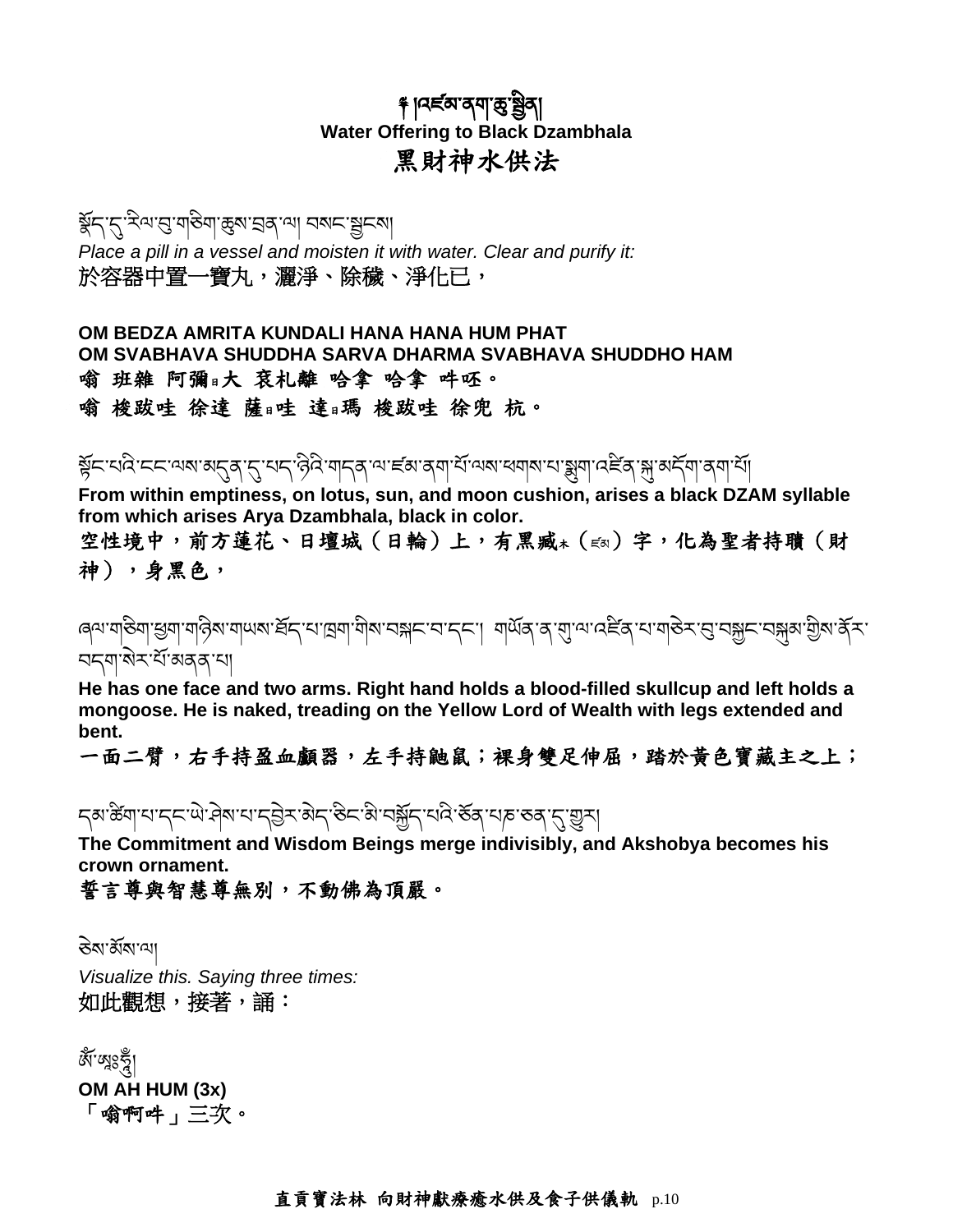ার বার্ম্বার্মাট্টম'ক্সু'বার্চ্রি' শ্রিম'ন্সুমান্সারাজ্য জ্র'ষ্ট্রান'রিন' *bless the water and torma, and moisten it. Offer the water, saying,* 對水食子做加持並灑淨。

নে আৰু প্ৰায় প্ৰাৰম্ভ হৈছিল বিভিন্ন হৈছিল।<br>১৯৯৯ - ১৯৯৯ - ১৯৯৯ - ১৯৯৯ - ১৯৯৯ - ১৯৯৯ **OM INDRANI MUKHAM BHRAMARI SVAHA OM DZAM LUM SVAHA** 嗡 音札尼 姆康 \* 乍嘛日以梭哈。 嗡 藏 \*隆 \* 梭哈。

ৰিম'ক্সু'ব্বেন্ম'ন্<mark>ৰ</mark> *Offer the torma, saying three times,* 如此獻水,接著,誦:

ঽ་མོ་རབྲ་ད་ལུ་ལྲ། ན་མོ་མ་རེ་བྲ་ད་པ་མ་ནུ་ལ་ལྲ་མ་ན་པ་ད་ལེ། ਸ਼ੁ5་བ། མོ་ངོརྲུ་ལ་ང་ལེརུ་ལྲ་ར་ལྲ་ར་སེ་དམ་བྲ་ ড়ৢৗৼৗৼৗ

**NAMO RATNA TRAYAYA NAMO MANI BHADRAYA MAHA YAKSHASE NAPA TAYE TAYATA OM DZAMBHALA DZALANDRAYA SAPARIWARA IDAM BHALINGTA KHAKHA KHAHI KHAHI(3x)**

「拿摩 惹納 乍牙牙。 拿摩 嘛呢 跋札牙 瑪哈 牙恰瑟拿巴大耶。爹牙踏。 嗡 藏巴拉雜連 乍牙 薩巴日以哇日 伊當 跋靈大 喀喀喀嘻 喀嘻。」

ৰিষ'শাৰ্ম্ভৰ'শ্ৰীৰ'শাৰ্চ্যিক'ৰা'ৰ্যৰ্" অক্টু'ৰ্মশাৰা'শ্ৰীৰ'ৰাৰ্কিন্

*Then make offerings with ARGHAM, etc,*

如此誦三次以獻食子,以「嗡 班雜 阿』岡 巴當\* 布貝 督貝 阿樓給 根迭 內威迭 夏 #大 札諦擦 梭哈」進行供養。

**OM BEDZA ARGHAM PADYAM PUPE DHUPE ALOKE GHANDE NAIVIDYA SHAPTA PRATICCHA SVAHA**

নৰ্শ্লুন'ম'ৰ্ন *The Praise:*

#### 讚頌

འཕགས་པ་རྨུག་འཛིན་ཆུ་དབང་འཆོལ་པ་ནག། ། ঌ৾ঀৢॱয়ৢ=ॱग|য়ৢ৽ঢ়ৼ৾৸ড়ৼৼঢ়ড়ৼৼঢ়ৼঀ৻ৼ৸ৼ৻৸৸ হ্রিন'ন্স'মর্স্কান'ঝর্ক্কব্য খ্যা'নেন্দ্রুরা,প্রান্ট্রাম্প্রিরাইমেন্স,প্রান্

**Black Arya Dzambhala, who receives the water initiation, Short in height, great Captain of Yakshas, Thinking of You as supreme Akshobya, Homage! Swiftly bestow the siddhi of wealth!**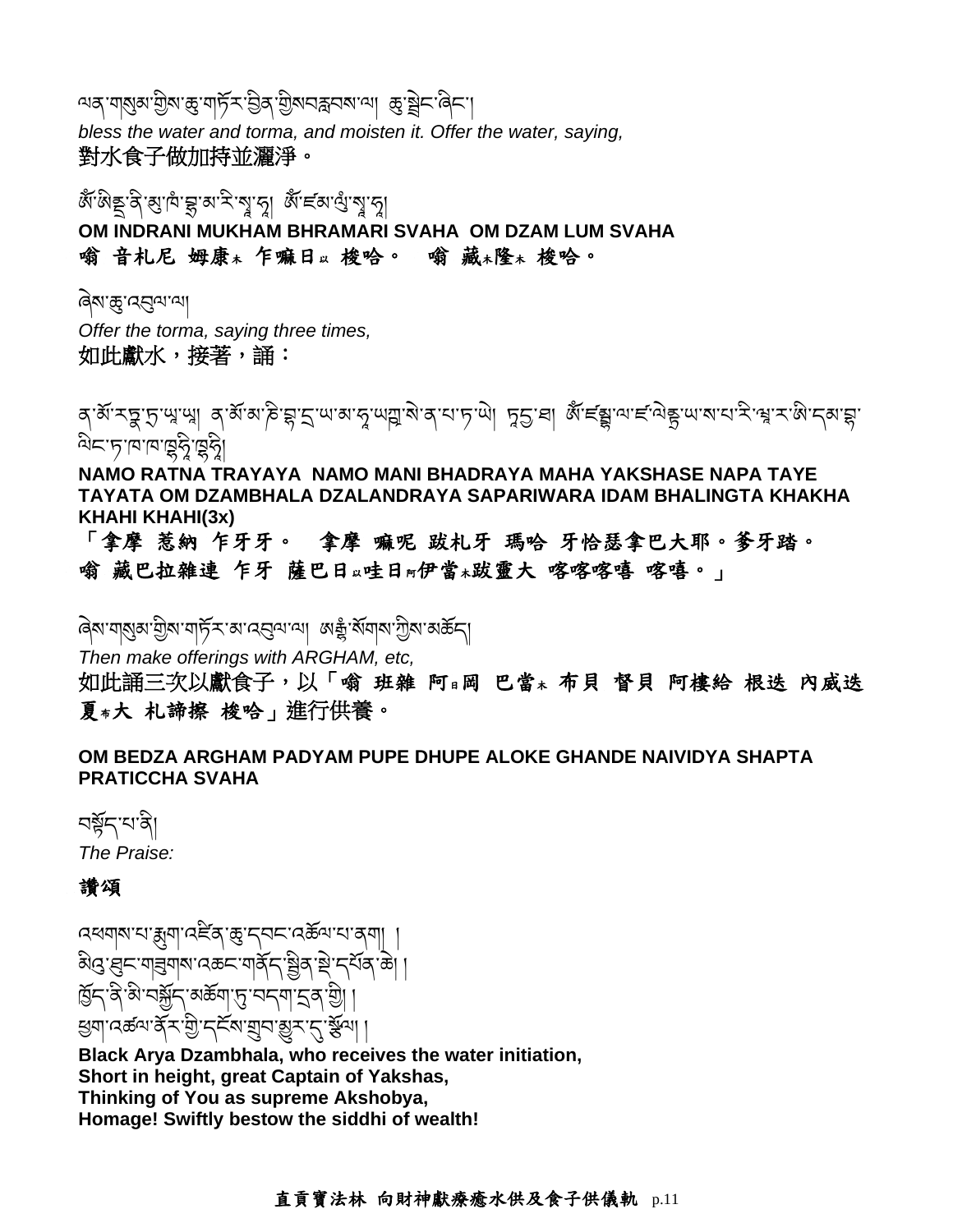聖者持聵黑色瘋水王, 現矮人相偉大夜叉將, 我觀您乃最勝不動佛, 頂禮祈賜財富之悉地!

ङेष'द्दिष'ग्रुव'क्लदश'त्य'कु'ग]नेग|ष'बें|

*Receive siddhis. Then pour the water out.* 如此領受悉地後,將水倒出。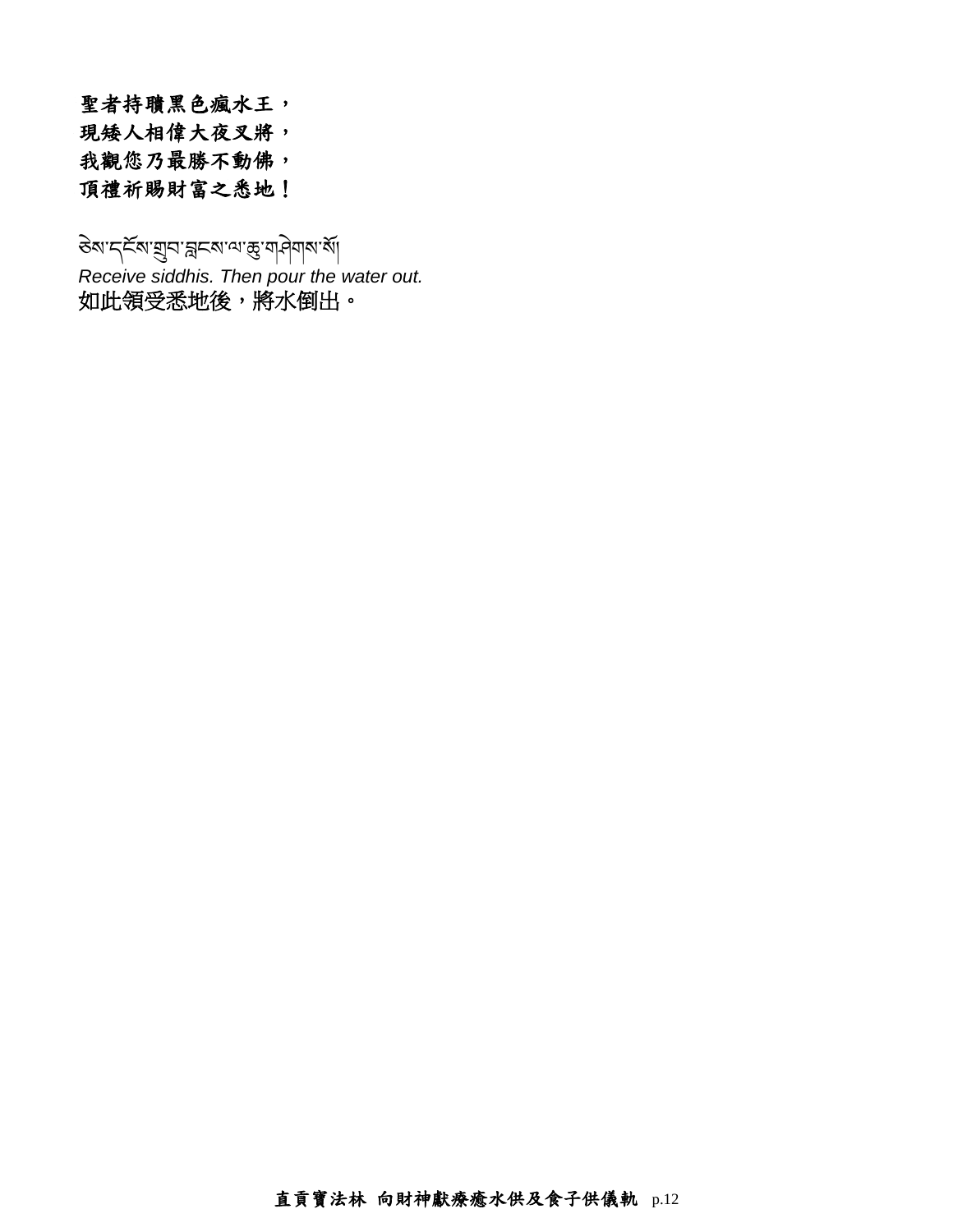# <u>៖</u> ਘਿੰ'ন্মৰাম'ক্ত'ষ্ট্ৰব'ৰী **Water Offering to Pretas** 水施餓鬼法

জ্যেম্মুম্মুখ বৰা

Purify in emptiness with: **OM SVABHAVA SHUDDHA SARVA DHARMA SVABHAVA SHUDDHO HAM** 以「嗡 梭跋哇 徐達 薩日哇 達日瑪 梭跋哇 徐兜 杭」淨化。

སོང་པའ ི་ངང་ལས་རང་ཉ ི ད་སད་ཅ ི ག་ག ི ས་འཕགས་པ་སན་རས་གཟ ི གས་ཁ་སརྤ་ཎ ི ར་གསལ་བའ ི་

**From within emptiness I instantly arise as Arya AvalokitesvaraKasarpani.** 空性境中,明觀自己剎那現為聖者喀薩巴尼觀世音,

খ্যা ব্ৰম নৰ্দ্ন স্টিনি: ক্ট্ৰিব, নিব্ৰম নেমা, নিম্ন মুখ্য স্টি, জুনাৰ, নিম্ন মাৰ্ক, জুমাৰ, দিব, দিব

**From my hand, a river of nectar pours down, satisfying all the hosts of pretas.** 手出甘露流,令一切餓鬼眾皆感饜足。

डेबार्अबान्ने। अयायार्थेव अर्कनाञ्चेव ग्रीबाह्नमानु कुञ्चेन बिना *Visualize this. With left hand sprinkle water in front of you in offering.* 如此觀想,左手結施印,於前方灑淨。

জঁ অ'ক্ট'ঘট্ট' যুঁ| জ্ঞাঃখ্ৰী **OM MANI PADME HUM OM AH HUM** 嗡 嘛呢 貝美吽。 嗡啊吽。

ཞྟེས་ཅི་རིགས་བརོད་ལ། *Say this as many times as suitable.* 如此盡力念誦。

ব্বৰ্মাৰাম্'মাষ্ট্ৰৰ্' কৰা মানীৰ বিদ্যালী খ্ৰশ'ৰ্ম'ননম'নন্দি'ৰ্ম্' ক্ৰুৰ্' শ্ৰীমা | থি'ন্মুনাম'ৰ্ক্সম'ৰ্ক্'ক্টমম'ন্ডম'ৰ্নি'|| ଞ୍ଜେଷ'মুখ'দ্ৰু''বৃত্ৰ'বিখ'ব্দ'ৰ্শী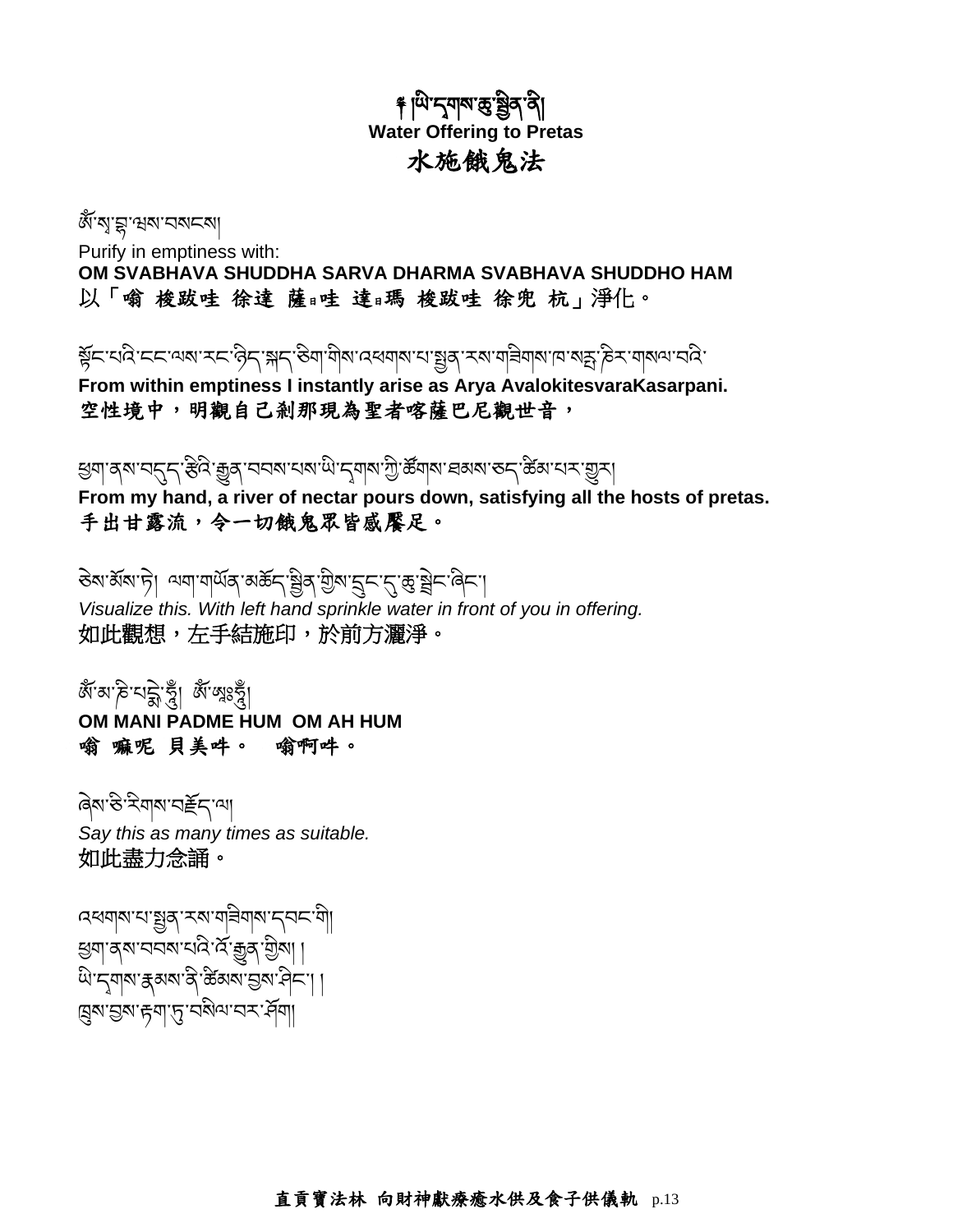**Powerful Arya Avalokitesvara, With a river of milk pouring from your hand May You satisfy the pretas and Always cool them with ablution.** 願以聖觀自在手,

所出牛奶之河流,

令諸餓鬼得饜足,

沐浴令常受清涼。

डेबाद्महेन् स्टेन् नेदे अन्याङ्ग्रेसेवाण्डेवाञ्चेन् अन्तर्भुम् अन्यान् सुवाबारुन् अर्थायायडियाणीबाञ्चेत् या

Say this and at the same moment pour a drop of water out of the vessel, snapping your fingers *and offering:*

如此念誦,並立即將一滴水滴於容器外,以一彈指而做佈施。接著,誦:

জঁ'ৰ্লু'আম্ব'ন বাৰী এই বিজ্ঞান হ'লি<br>জন্ম কৰা বিজ্ঞান কৰা বিজ্ঞান হ'লি

**OM DZWALA MIDAM SARVA PRETE BHYAY SVAHA** 嗡 佐拉 彌當<sup>木</sup> 薩日哇哲迭貝 梭哈。

হেন্দ্ৰায়াৰাস্তব্য শ্ৰমীসক্ষাৰাস্থা དྟེ་དག་ཐམས་ཅད་ཅི་རིགས་པ། ། হিনাম'থ'ঝ্ব'খ'ন্ড্ৰ্ছ'স্ত্ৰা **Water dispelling thirst of pretas; May it arise unimpeded For all of them, whatsoever.** 水除細頸餓鬼渴, 彼等一切任何者, 悉皆能得無有礙。

ཅྟེས་བརོད་ལ་ཆུ་གཤྟེགས། *Say this and then pour the water out.* 如此念誦,並將水倒出。